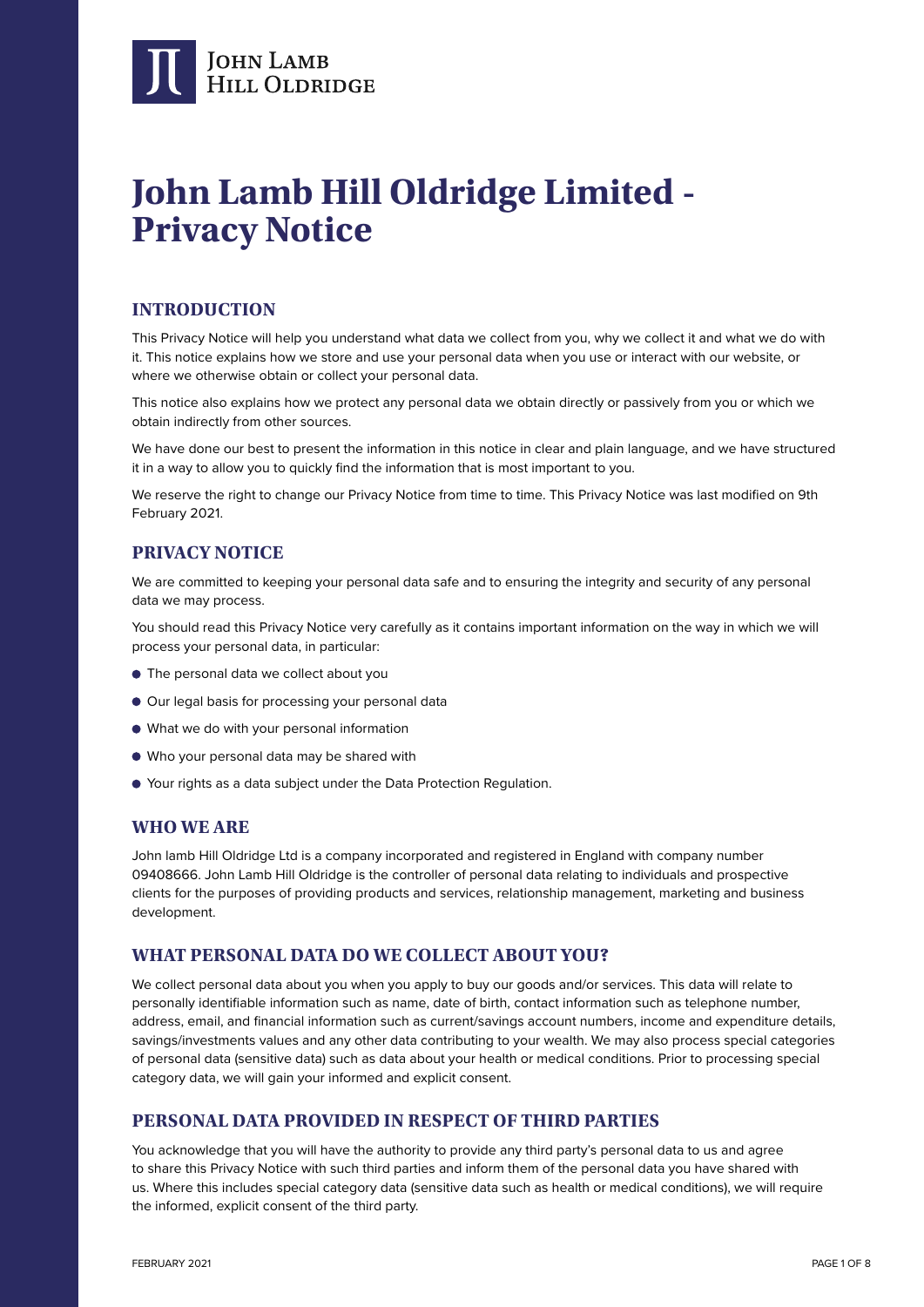

# **OUR LEGAL BASIS FOR PROCESSING YOUR PERSONAL DATA**

We may rely on a number of legal basis for collecting and further processing your personal data, which are:

- Contractual Necessity
- **Legal Obligation**
- Legitimate Interest
- Consent.

### **CONTRACTUAL NECESSITY**

We collect personal information about you when you request our products or services. We will ask you to provide some information about yourself.

We will also collect personal data for the purposes of the performance of a contract with you, such as:

- **Providing you with our products**
- **Providing you with access and use of our services**
- Administering your account with us
- Communicating with you about our products and services.

# **LEGAL OBLIGATION**

We may also process your personal information to allow us to comply with certain legal obligations to which we are subject. We will also work co-operatively with the national data protection authority, the Information Commissioner's Office, in relation to any data protection matters.

# **LEGITIMATE INTEREST**

We may use your personal data for our legitimate business interests, whilst carefully considering and balancing any potential impact on you and your rights as a data subject under the relevant data protection laws.

This may include processing your personal data to allow us to provide the best services and customer experience and to ensure our service remains relevant and tailored to your needs.

We will always ensure that our legitimate interests will never override your rights and freedoms under the data protection laws.

As an example, we may rely on our legitimate interest to process your personal data for the following purposes:

- For Direct Marketing, relating to products and services that are compatible with the original purpose for which we gained the information
- To communicate with you, including newsletters and marketing materials
- To communicate important updates about our products or services, which we think may be of interest to you
- For evidential purposes to effectively manage and maintain records of our relationships/communications with you
- For business development related activity such as contacting you by telephone or email to arrange meetings with our experts in relation to work or knowledge sharing
- To enhance, modify, personalise or otherwise improve our services and communications for your benefit
- $\bullet$  To determine the effectiveness of promotional campaigns to inform marketing strategy.
- To perform statistical and other analysis on the personal data we collect, to help us understand and improve on how people use our products or services.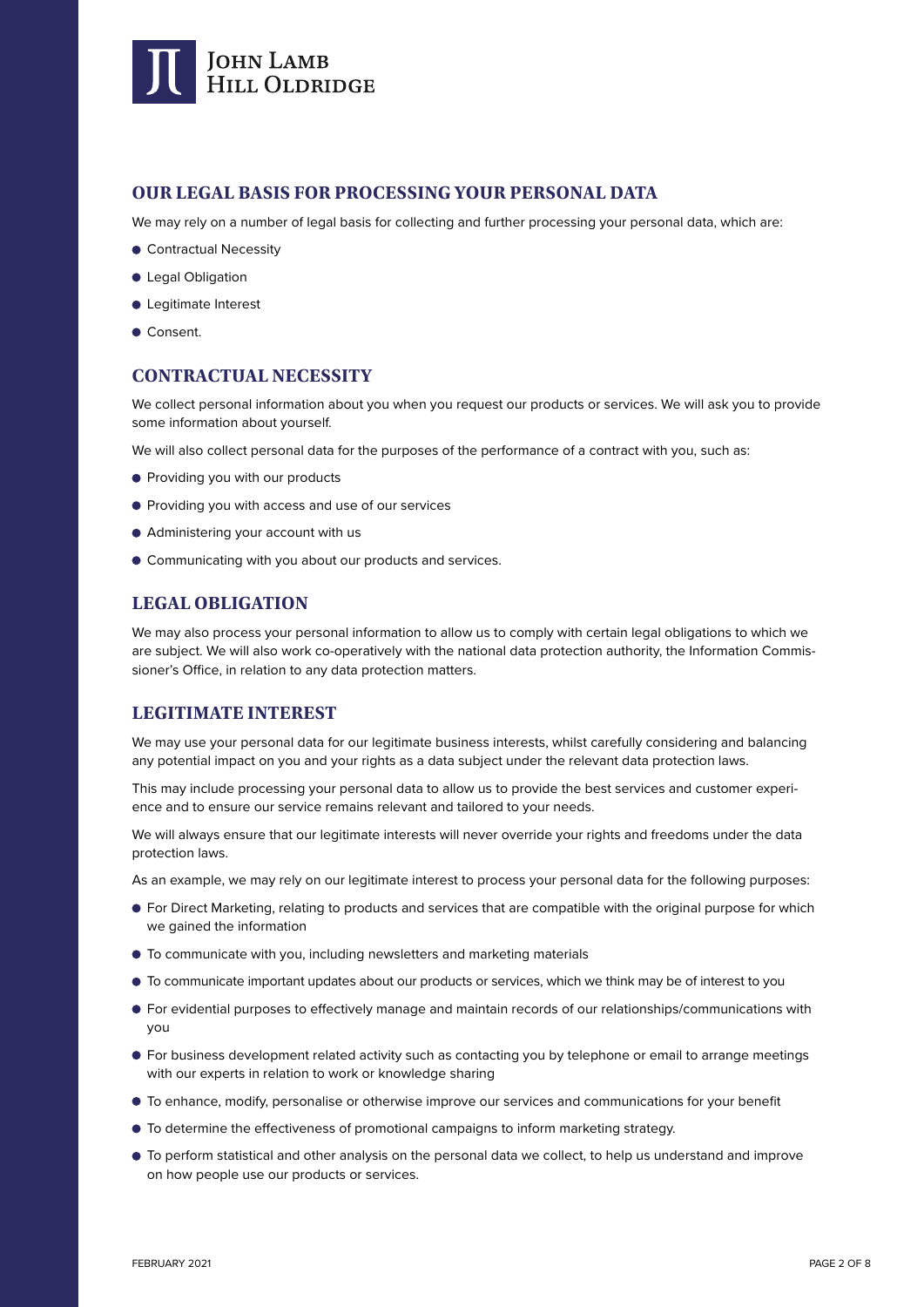

 If you are a prospective client, we may carry out searches of your name on publically available search engines (such as Google) and on other publically available websites (such as LinkedIn) for the purposes of getting to know your background before speaking with you and discussing relevant products or services.

**Please note, you have the right to object to the processing for which we rely on legitimate interest as the legal basis. You can do so and update your marketing preferences by emailing the Data Controller or mail@jlho.co.uk**

# **CONSENT**

We are required to gain your explicit consent prior to processing your sensitive data.

Where we require such consent, we will provide you with sufficient information to allow you to make an informed decision. We will ensure that we only gain consent via a clear and affirmative act, freely given by you that indicates your consent to specific purposes.

You have the right to withdraw your consent at any time and can do so by emailing the Data Controller or mail@ jlho.co.uk

# **YOUR RIGHTS AS A DATA SUBJECT**

As a data subject you can exercise certain rights in relation to the processing of your personal data, under the relevant data protection regulation. These are:

- The right of access
- $\bullet$  The right to rectification
- **•** The right to erasure
- $\bullet$  The right to restrict processing
- **•** The right to object
- $\bullet$  The right to data portability
- The right to lodge a complaint with the ICO
- The Right to Understand the Source of data gained indirectly.

If you want more information about your rights, you can find it below.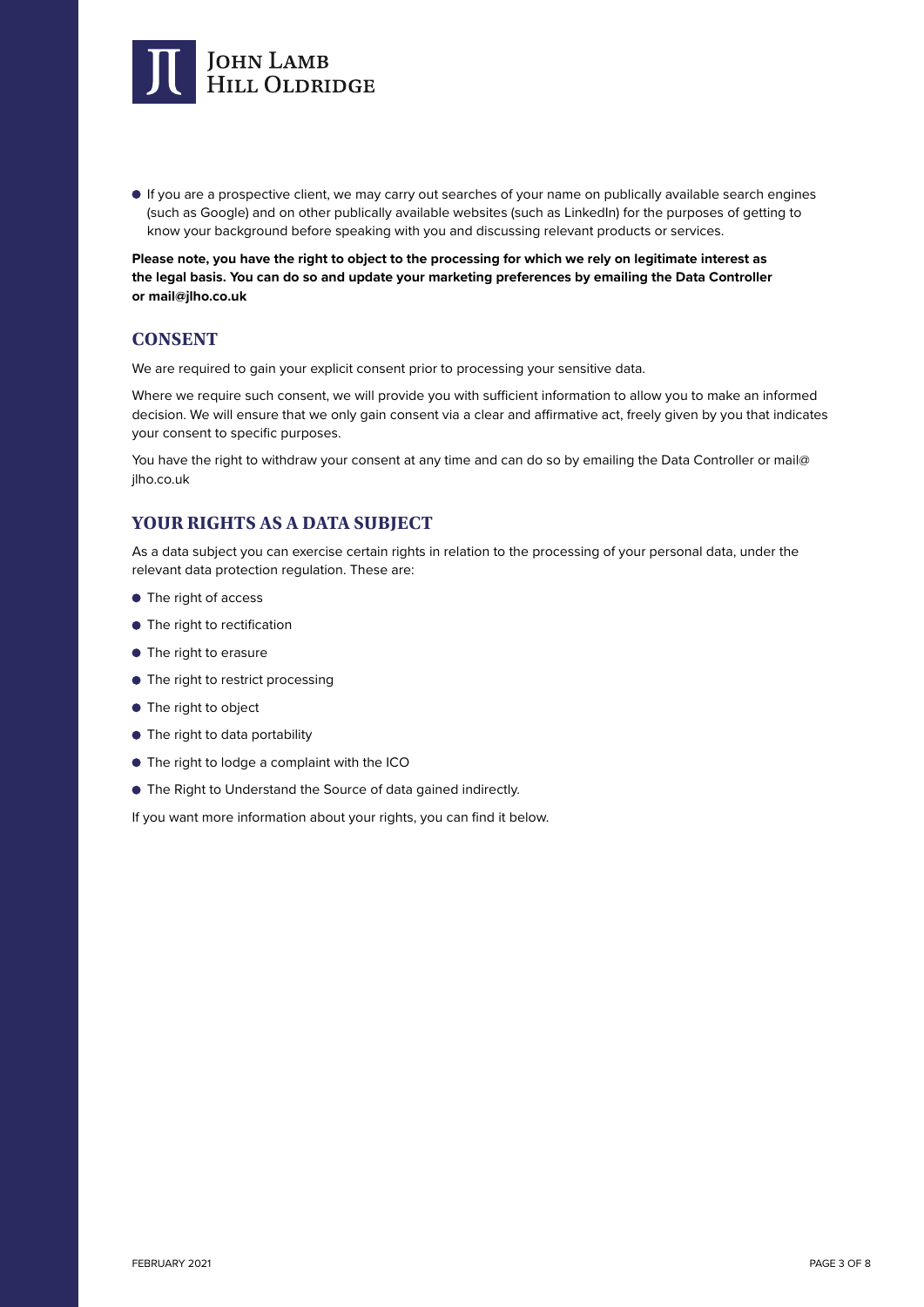

| <b>Your Right</b>          | <b>What this means</b>                                                                                                                                                                       | How you can exercise this right                                                                                             |
|----------------------------|----------------------------------------------------------------------------------------------------------------------------------------------------------------------------------------------|-----------------------------------------------------------------------------------------------------------------------------|
| The Right of Access        | You have the right to confirmation on<br>whether or not we are processing your<br>personal data and, where that is the<br>case, access to that data, including the<br>following information: | You can request this information<br>at no charge from us by emailing<br>mail@jlho.co.uk or by telephoning<br>0207 633 2222. |
|                            | • The purpose of the processing                                                                                                                                                              |                                                                                                                             |
|                            | • The recipients or categories of<br>recipient to whom the personal data<br>have been or will be disclosed.                                                                                  |                                                                                                                             |
|                            | • The envisaged period for which the<br>personal data will be stored, or, if not<br>possible, the criteria used to determine<br>that period.                                                 |                                                                                                                             |
|                            | We shall provide a copy of the personal<br>data being processed free of charge.                                                                                                              |                                                                                                                             |
|                            | We will respond to your request within<br>one month of your request.                                                                                                                         |                                                                                                                             |
|                            | We will advise any other recipients<br>to whom the personal data has been<br>disclosed.                                                                                                      |                                                                                                                             |
| The Right to Rectification | You have the right to obtain from us without<br>undue delay the rectification of inaccurate<br>personal data concerning you.                                                                 | You can request this information<br>at no charge from us by emailing<br>mail@jlho.co.uk or by telephoning<br>0207 633 2222. |
|                            | Taking into account the purposes of<br>the processing, you also have the<br>right to have incomplete personal data<br>completed, including by means of<br>providing a supplementary notice.  |                                                                                                                             |
|                            | We will respond to your request within<br>one month of your request.                                                                                                                         |                                                                                                                             |
|                            | We will advise any other recipients<br>to whom the personal data has been<br>disclosed.                                                                                                      |                                                                                                                             |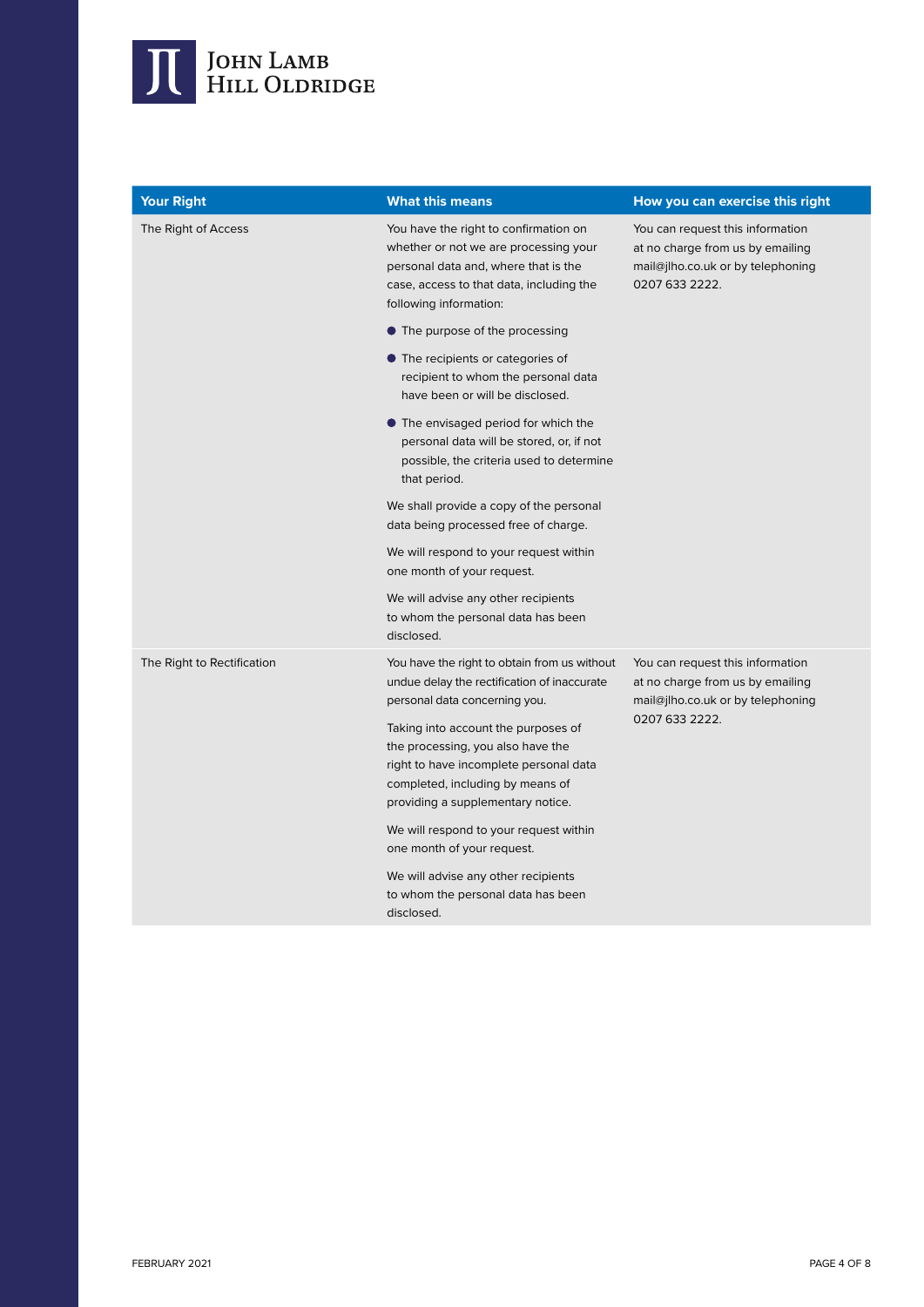# JOHN LAMB<br>HILL OLDRIDGE

| The Right to Erasure             | In some circumstances you have the right<br>to have your personal data erased and no<br>longer processed where:                                                       | You can request this information<br>at no charge from us by emailing<br>mail@jlho.co.uk or by telephoning<br>0207 633 2222. |
|----------------------------------|-----------------------------------------------------------------------------------------------------------------------------------------------------------------------|-----------------------------------------------------------------------------------------------------------------------------|
|                                  | • The personal data is no longer<br>necessary in relation to the purposes<br>for which it was collected or otherwise<br>processed                                     |                                                                                                                             |
|                                  | ● You withdraw consent on which the<br>processing is based, and where there is<br>no other legal ground for the processing                                            |                                                                                                                             |
|                                  | ● You object to the processing and there<br>are no overriding legitimate grounds for<br>the processing                                                                |                                                                                                                             |
|                                  | • The personal data has been unlawfully<br>processed                                                                                                                  |                                                                                                                             |
|                                  | • The personal data has to be erased for<br>compliance with a legal obligation.                                                                                       |                                                                                                                             |
|                                  | We will respond to your request within one<br>month of your request.                                                                                                  |                                                                                                                             |
|                                  | We will advise any other recipients<br>to whom the personal data has been<br>disclosed.                                                                               |                                                                                                                             |
| The Right to Restrict Processing | You have the right to obtain the restriction<br>of processing where one of the following                                                                              | You can request this information<br>at no charge from us by emailing<br>mail@jlho.co.uk or by telephoning                   |
|                                  | applies:                                                                                                                                                              |                                                                                                                             |
|                                  | • The accuracy of the personal data is<br>contested, for a period enabling the<br>verification of the accuracy of the<br>personal data                                | 0207 633 2222.                                                                                                              |
|                                  | • The processing is unlawful and you<br>object to the erasure of the personal<br>data and request the restriction of their<br>use instead                             |                                                                                                                             |
|                                  | ● We no longer need the personal data for<br>the purposes of the processing, but are<br>required by you for the establishment,<br>exercise or defence of legal claims |                                                                                                                             |
|                                  | ● You have objected to processing<br>pending verification of whether our<br>legitimate grounds override yours.                                                        |                                                                                                                             |
|                                  | Where you have obtained restriction<br>of processing you have the right to be<br>informed by us before the restriction of<br>processing is lifted.                    |                                                                                                                             |
|                                  | We will respond to your request within one<br>month of your request being received.                                                                                   |                                                                                                                             |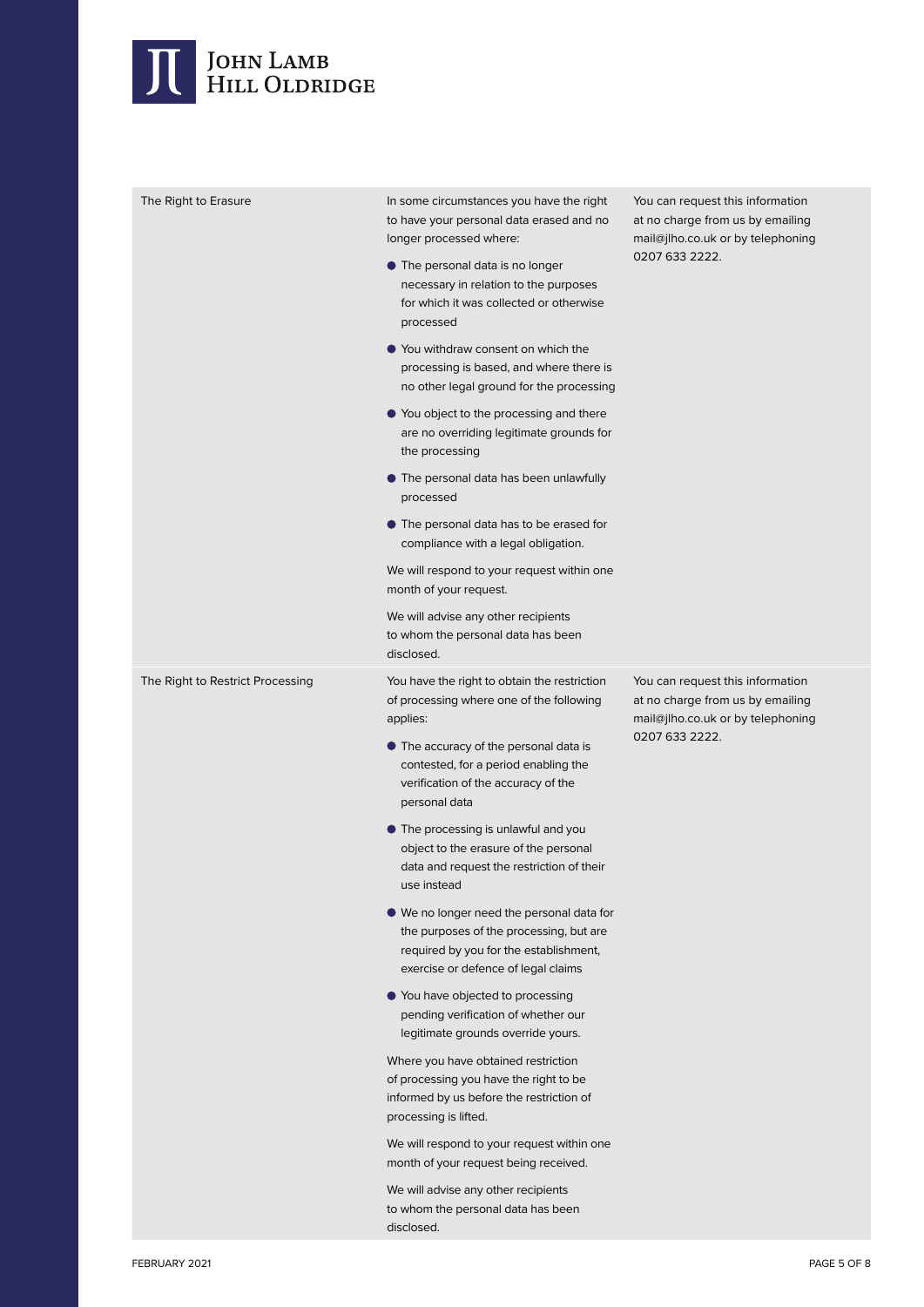# JOHN LAMB<br>HILL OLDRIDGE

| The Right to Object                                                                                          | You have the right to object, on grounds<br>relating to your particular situation, at<br>any time to processing of personal data<br>concerning you which is based on our<br>legitimate interest.                                                             | To object to us processing your personal<br>data for direct marketing or other<br>legitimate interest purposes, please email<br>mail@jlho.co.uk. |
|--------------------------------------------------------------------------------------------------------------|--------------------------------------------------------------------------------------------------------------------------------------------------------------------------------------------------------------------------------------------------------------|--------------------------------------------------------------------------------------------------------------------------------------------------|
|                                                                                                              | You also have the right to object to<br>processing for direct marketing purposes.<br>Where you object to processing for direct<br>marketing purposes, the personal data<br>shall no longer be processed for such<br>purposes.                                | This may take a maximum of 48 hours.                                                                                                             |
|                                                                                                              | We will respond to your request within one<br>month of your request being received.                                                                                                                                                                          |                                                                                                                                                  |
|                                                                                                              | We will advise any other recipients<br>to whom the personal data has been<br>disclosed.                                                                                                                                                                      |                                                                                                                                                  |
| The Right to Data Portability                                                                                | You have the right to receive the personal<br>data concerning you, which you have<br>provided to us and have the right to<br>transmit those data to another controller<br>without hindrance from us to which the<br>personal data have been provided, where: | You can request this information<br>at no charge from us by emailing<br>mail@jlho.co.uk or by telephoning<br>0207 633 2222.                      |
|                                                                                                              | • The processing is based on consent or<br>on a contract and                                                                                                                                                                                                 |                                                                                                                                                  |
|                                                                                                              | • The processing is carried out by<br>automated means.                                                                                                                                                                                                       |                                                                                                                                                  |
|                                                                                                              | Where feasibly possible, you also have the<br>right to have the personal data transmitted<br>directly to another controller.                                                                                                                                 |                                                                                                                                                  |
|                                                                                                              | We will respond to your request within one<br>month of your request being received.                                                                                                                                                                          |                                                                                                                                                  |
| The Right to lodge a complaint with the<br>ICO                                                               | You have the right to lodge a complaint<br>with the Information Commissioner's Office<br>(ICO).                                                                                                                                                              | The contact details of the ICO are:<br>Website: ico.org.uk<br>Helpline: 0303 123 1113                                                            |
| The Right to Understand the Source of<br>data gained indirectly.                                             | You have the right to be informed of the<br>source of any personal data that are not<br>collected directly from you.                                                                                                                                         | You can request this information at<br>no charge from us by emailing<br>mail@jlho.co.uk or by telephoning<br>0207 633 2222.                      |
| The right to be advised of appropriate<br>safeguards for the transfer of personal<br>data to a third country | Where personal data are transferred to a<br>third country (outside of the EU) or to an<br>international organisation, you shall have<br>the right to be informed of the appropriate<br>safeguards relating to the transfer.                                  | We will advise you of this prior to any<br>such processing taking place.                                                                         |

# **HOW WILL WE USE YOUR PERSONAL DATA?**

We will only process your personal data where we have a legal basis to do so. We use data collected to communicate with you and to offer you our products or services. We may use your data to improve or maintain the services we offer to you. We will never share your data with any other third party, other than those stated in this policy, nor use your data for any other purpose, unless we firstly gain your explicit consent to do so.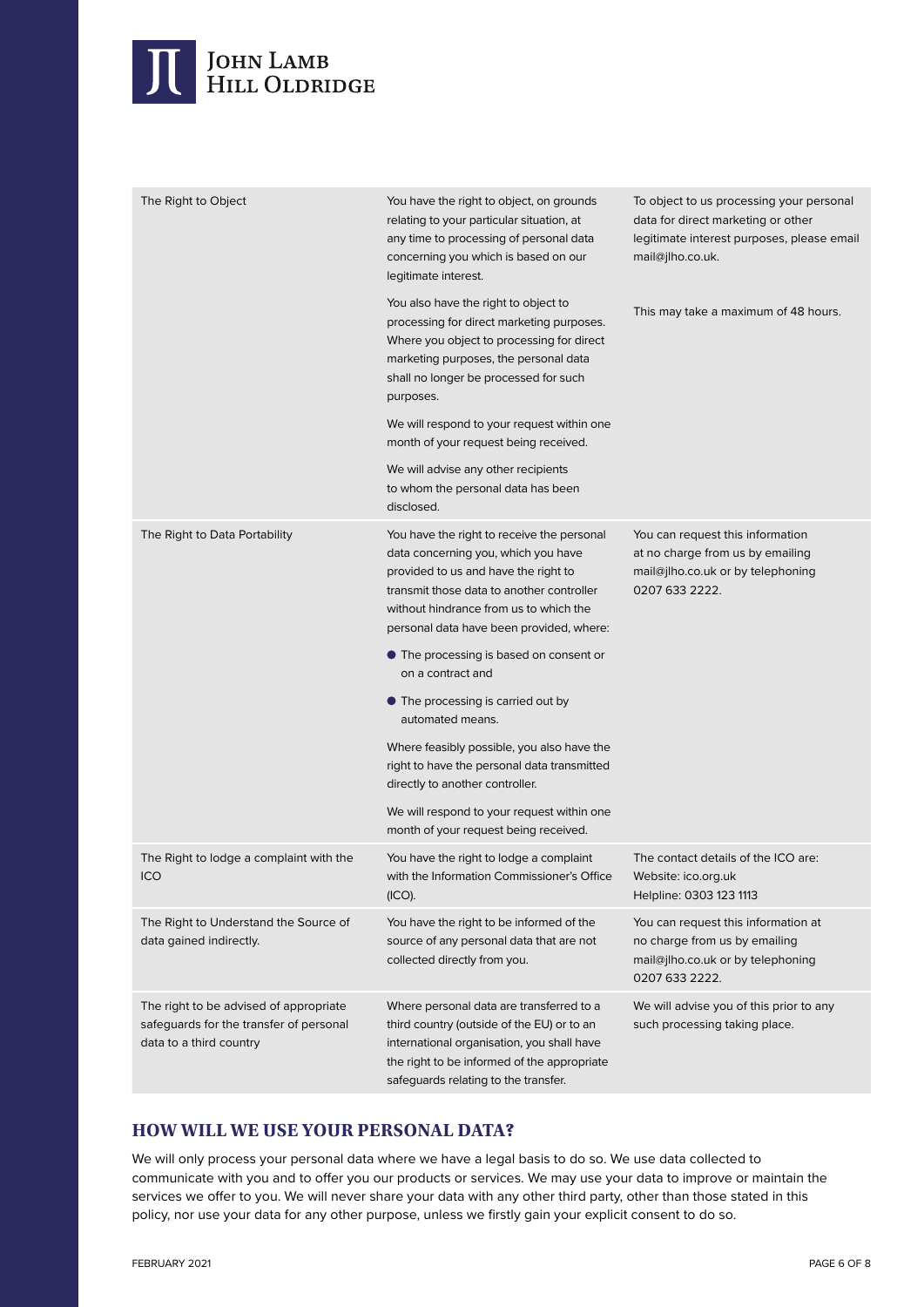

You have the right to restrict the processing of your personal data. You have the ability to choose which promotional communications you wish to receive and how you would like to receive them.

### **WHO WE SHARE YOUR DATA WITH – THIRD PARTY PROVIDERS**

We share your data with approved third-party providers that have adequate data protection measures in place that align with the requirements of the data protection regulation, such as;

- The providers of our back office client management systems
- $\bullet$  The providers of quote engines and research tools
- Smartsearch Limited who are a credit reference agency we may use to verify your identity
- Medical Screening Solutions Limited who we use to gather medical information for life insurance applications
- Three Sixty Services Ltd who we use for compliance and regulatory support.

#### **WHO WE SHARE YOUR DATA WITH – INSURERS, PROFESSIONALS, TRUSTED ADVISORS, TRUSTEES, TRUST ADMINISTRATORS AND FAMILY**

In order for us to act for you for the purposes of arranging your life insurance, we obtain your personal data from, and share it with, a number of third parties listed below. In particular, this data sharing takes place to ensure that we can facilitate and deal with the following:

- your inquiries for life insurance, including obtaining initial quotes from insurers;
- your request to buy life insurance, including underwriting by insurers to provide you with specific offers for life insurance; and
- assigning your policy into trust once you have bought your life insurance. The categories of third parties are listed below:
- **Your professional advisers** we may obtain your personal data directly from your professional advisers who act on your behalf in connection with your life insurance policy. These professionals can include your solicitors, accountants and other trusted advisers. The personal data we obtain and share is limited to what is necessary in order to facilitate the provision of your life insurance policy and any additional cover or changes that you may require in the future after purchasing your policy. We will not share any special category data (sensitive data such as health or medical conditions) with your professional advisers. We recommend that you review your professional advisers' own privacy notices to understand how they will use and share your personal data.
- **Insurance companies** we share your personal data with insurance companies or their reinsurers for the express purpose of the arrangement and administration of your life insurance product. Once you have decided to buy life insurance, the sharing of your personal data with insurance companies is based on having first obtained your consent through our Medical Consent Form. The personal data shared will include special category data (sensitive data such as health or medical conditions) relating to your current insurance application. Subject to obtaining your consent, we may also obtain such special category data from insurance companies that relate to your past applications for insurance policies (Please see Appendix A for list of insurers)
- **Trustees and trust administrators**  once you have purchased your life insurance policy, it will typically be assigned into trust. We will share your personal data on an on-going basis with your trustees and trust administrators, who will be responsible for looking after and managing your life insurance policy on behalf of your beneficiaries until such time they are due to be paid. We will not share any special category data (sensitive data such as health or medical conditions) with your trustees or trust administrators.
- **Your immediate family members**  We may share your personal data with your immediate family members (i.e. spouse or children) for the purposes of inquiries around your life insurance policy and to inform the purchase of their own life insurance policies.